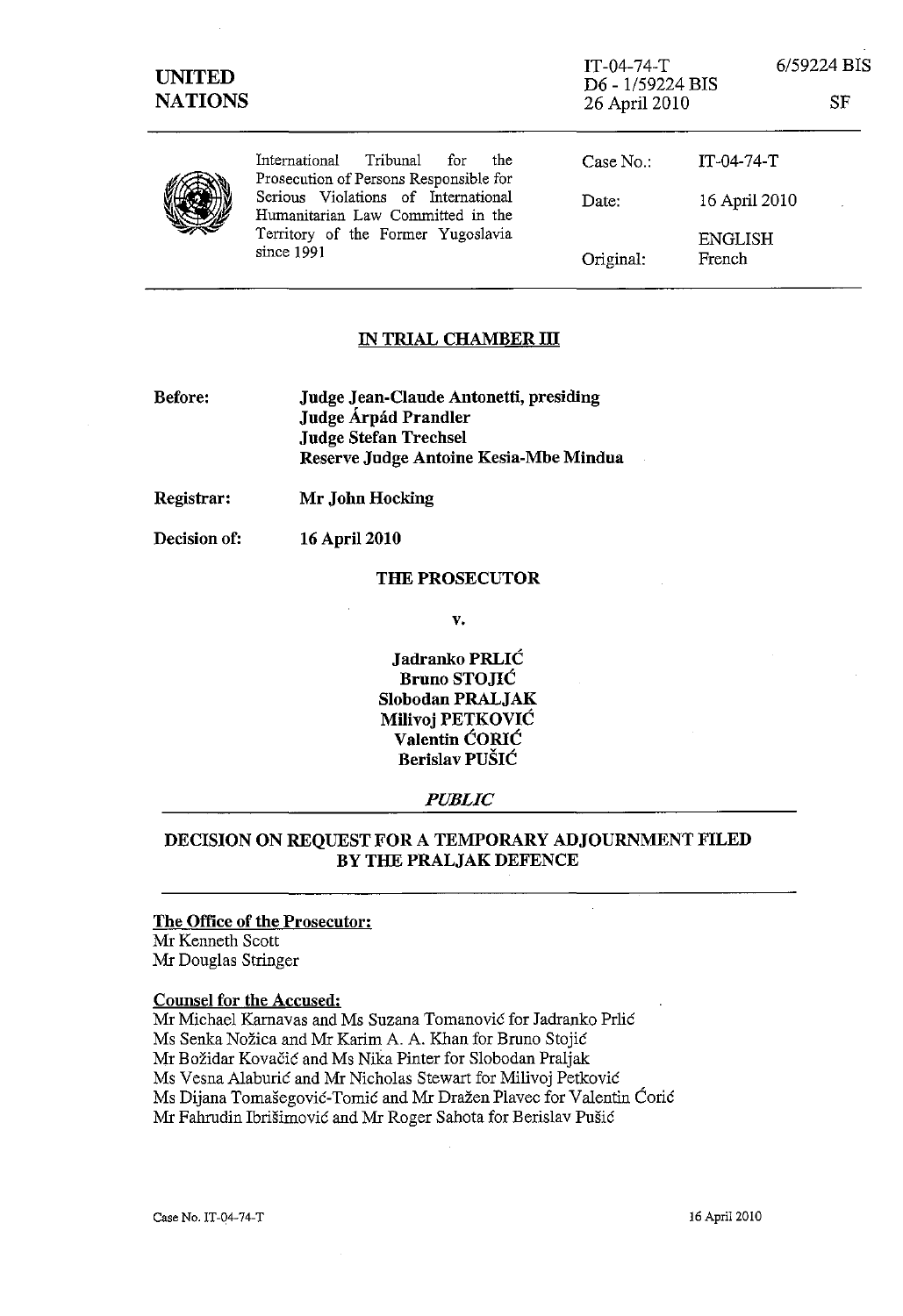**TRIAL CHAMBER III** ("Chamber") of the International Tribunal for the Prosecution of Persons Responsible for Serious Violations of International Humanitarian Law Committed in the Territory of the Former Yugoslavia since 1991 ("Tribunal"),

**SEIZED** of "Slobodan Praljak's Request for a Temporary Adjournment", filed publicly and urgently on 23 March 2010 by Counsel for the Accused Slobodan Praljak ("Praljak Defence"), pursuant to Article 21 of the Statute of the Tribunal ("Statute"), and Rules 54 and 73 of the Rules of Procedure and Evidence ("Rules") ("Request"),

**NOTING** "Jadranko Prlic's Submissions in Support of Accused Praljak's Request for Certification to Appeal the Majority Decision Related to his Submission of 92 *bis*  Statements & his Request for a Temporary Adjournment", filed publicly on 26 March 2010 by Counsel for the Accused Jadranko Prlic ("Prlic Defence") ("Prlic Submission"),

**NOTING** the "Prosecution Response to Slobodan Praljak's Request for Certification to Appeal Dated 22 March 2010 and Request for a Temporary Adjournment Dated 23 March 2010", filed publicly on 26 March 2010 by the Office of the Prosecutor ("Prosecution") ("Prosecution Response"),

**NOTING** the "Decision on Slobodan Praljak's Motion to Admit Evidence Pursuant to Rule 92 *bis* of the Rules", rendered confidentially by the Chamber on 16 February 2010 ("92 *bis* Decision"), by way of which the Chamber decided to send back to the Praljak Defence its request for the admission of the written statements and transcripts of testimonies pursuant to Rule 92 *bis* of the Rules and ordered the Praljak Defence to file a maximum of 20 statements or transcripts of testimonies within a three-week time limit.<sup>1</sup>

**NOTING** the "Order on Request of Praljak Defence Seeking a Stay on the Time Limit Ordered by the Chamber for Filing 20 Written Statements or Transcripts of Evidence Pursuant to Rule 92 *bis* of the Rules", rendered publicly by the Chamber on 17 March 2010 ("Order of 17 March 2010"), by way of which the Chamber denied

<sup>1 92</sup> *bis* Decision, p. 20.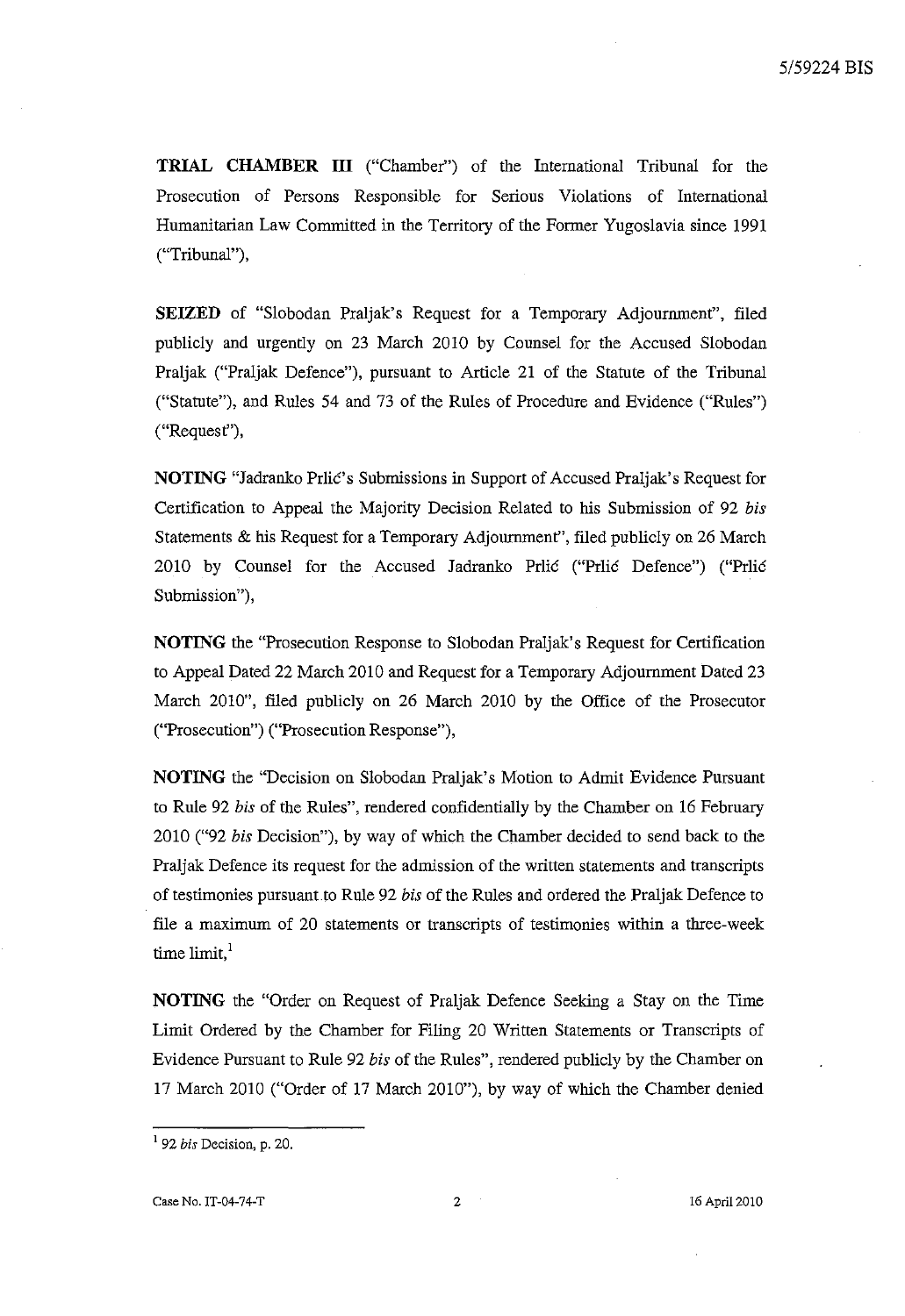the Praljak Defence request to stay the three-week time limit within which to file the 20 written statements or transcripts of testimonies and ordered the Praljak Defence to file its request for admission by 22 March 2010 at the latest, $2$ 

**NOTING** the "Decision on Praljak Defence Requests for Certification to Appeal the Decisions of 16 February and 17 March 2010", rendered publicly on 1 April 2010 ("Certification Decision"), by way of which the Chamber grants the Praljak Defence requests for certification to appeal the 92 *his* Decision and the Order of 17 March 2010,

**CONSIDERING** that the other Defence teams have not filed a response to the Request,

**CONSIDERING** that in its Request, the Praljak Defence seeks that the proceedings be adjourned until the issue of the interlocutory appeals against the 92 *his* Decision and the Order of 17 March 2010 is resolved<sup>3</sup> and submits in support of the Request that 1) the Chamber refused to consider the statements it filed pursuant to Rule 92 *his*  of the Rules at this stage of the proceedings,<sup>4</sup> 2) there is uncertainty with respect to whether the Chamber will grant its requests for certification to appeal against the 92 *his* Decision and the Order of 17 March 2010,<sup>5</sup> 3) the uncertainty as to whether the Praljak Defence will be able to present before the Chamber a large number of exhibits pursuant to Rule 92 *his* of the Rules does not allow it at this stage of the proceedings to present its case fairly,<sup>6</sup> 4) consequently, it is impossible to hold a fair trial<sup>7</sup> and a temporary adjournment of the trial for the duration of the interlocutory appeal is required, $s$  whilst specifying that the adjournment of the trial would result in only a small delay compared to the overall length of the proceedings,<sup>9</sup>

**CONSIDERING** that, in the Prlic Submission, the Prlic Defence supports the Request on the ground that the issue raised in the Praljak Defence request for

<sup>2</sup> Order of 17 March 2010, p. 4.

<sup>&</sup>lt;sup>3</sup> Request, para. 1.

Request, para. 10.

<sup>5</sup> Request, para. 11.

Request, paras 10-11.

<sup>&</sup>lt;sup>7</sup> Request, paras 10, 15-16.

<sup>8</sup> Request, para. 17.

<sup>9</sup> Request, para. 15.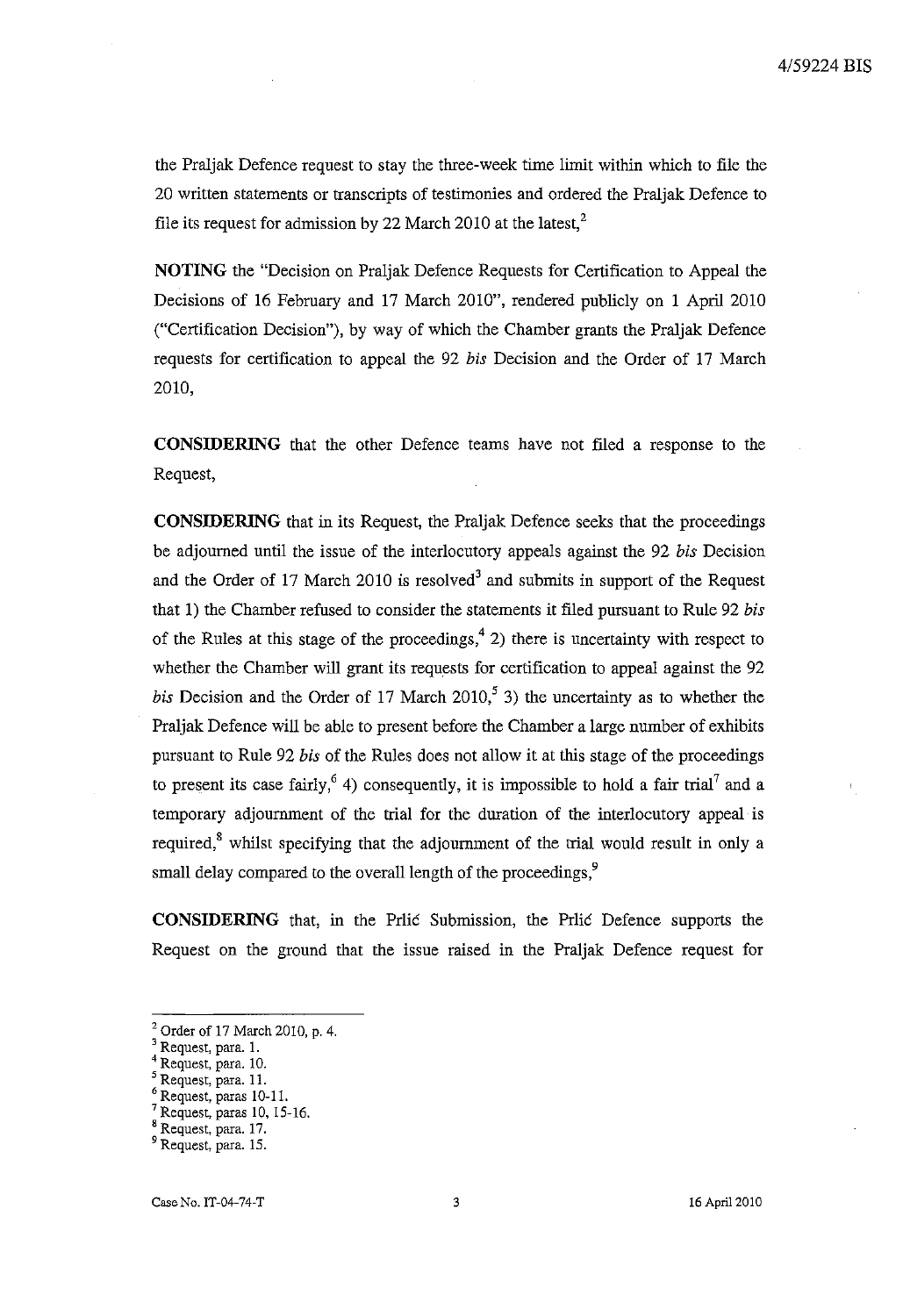certification to appeal the 92 *his* Decision and the Order of 17 March 2010 forms an undivided whole together with a temporary adjournment,<sup>10</sup>

CONSIDERING that in its Response, the Prosecution opposes the adjournment of the trial on the grounds that a temporary suspension of proceedings is an exceptional measure, that the Praljak: Defence has failed to show any prejudice that would require an adjournment, and that there is no basis in this case that would justify such a suspension, <sup>11</sup>

**CONSIDERING** that a temporary adjournment is an exceptional measure<sup>12</sup> and that, when a Trial Chamber is seized of a request for adjournment of proceedings, it examines whether the continuation of proceedings might jeopardize the fair conduct and integrity of the trial as guaranteed by Articles 20 (1) and 21 (4) (c) of the Statute.<sup>13</sup>

CONSIDERING that the Chamber notes that the arguments raised by the Praljak Defence in support of its Request, namely the uncertainty as to whether it will be able to present a large number of exhibits pursuant to Rule 92 *his* of the Rules and the impossibility under these circumstances of presenting its case fairly, do not differ from those presented in support of the Praljak: Defence request for certification to appeal the 92 *his* Decision,

CONSIDERING that, in the Certification Decision, the Chamber held that the request for certification to appeal the 92 *his* Decision introduced by the Praljak: Defence "raises a question of principle relating to the use and application of Rule 92 *his* of the Rules, and that this issue would significantly affect the fair conduct of the proceedings and its outcome in that it is, according to the Praljak: Defence, crucial to the presentation of its case",  $^{14}$  and that "Article 21 (2) of the Statute, which guarantees

<sup>&</sup>lt;sup>10</sup> Prlic Submission, paras 7 and 9.

<sup>&</sup>lt;sup>11</sup> Prosecution Response, para. 23.

<sup>12</sup>*See* in this regard, *The Prosecutor v. Dusko Tadic,* IT-94-I-A, Judgement, 15 July 1999, para. 55; *The Prosecutor* v. *Milan Luki6 and Sredoje* Lukic, IT -98-32/1-T, "Decision on Milan LukiG's Notice of Verification of Alleged Victim Survivors and Application for Stay of Proceedings with Exhibits A through H", public, 12 March 2009 ("Lukić Decision"), para. 12.

*<sup>13</sup> The Prosecutor v. VOjislav SeSelj,* IT-03-67-AR-73.8, "Decision on Prosecution's Appeal Against the Trial Chamber's Order Regarding the Resumption of Proceedings", 16 September 2008, paras 7-8; *The Prosecutor v. Momcilo Krajisnik,* IT-OO-39-T, "Decision on Defence Motion to Stay Proceedings", 28 September 2005, p. 2; Lukić Decision, para. 12.

<sup>&</sup>lt;sup>14</sup> Certification Decision, p. 5.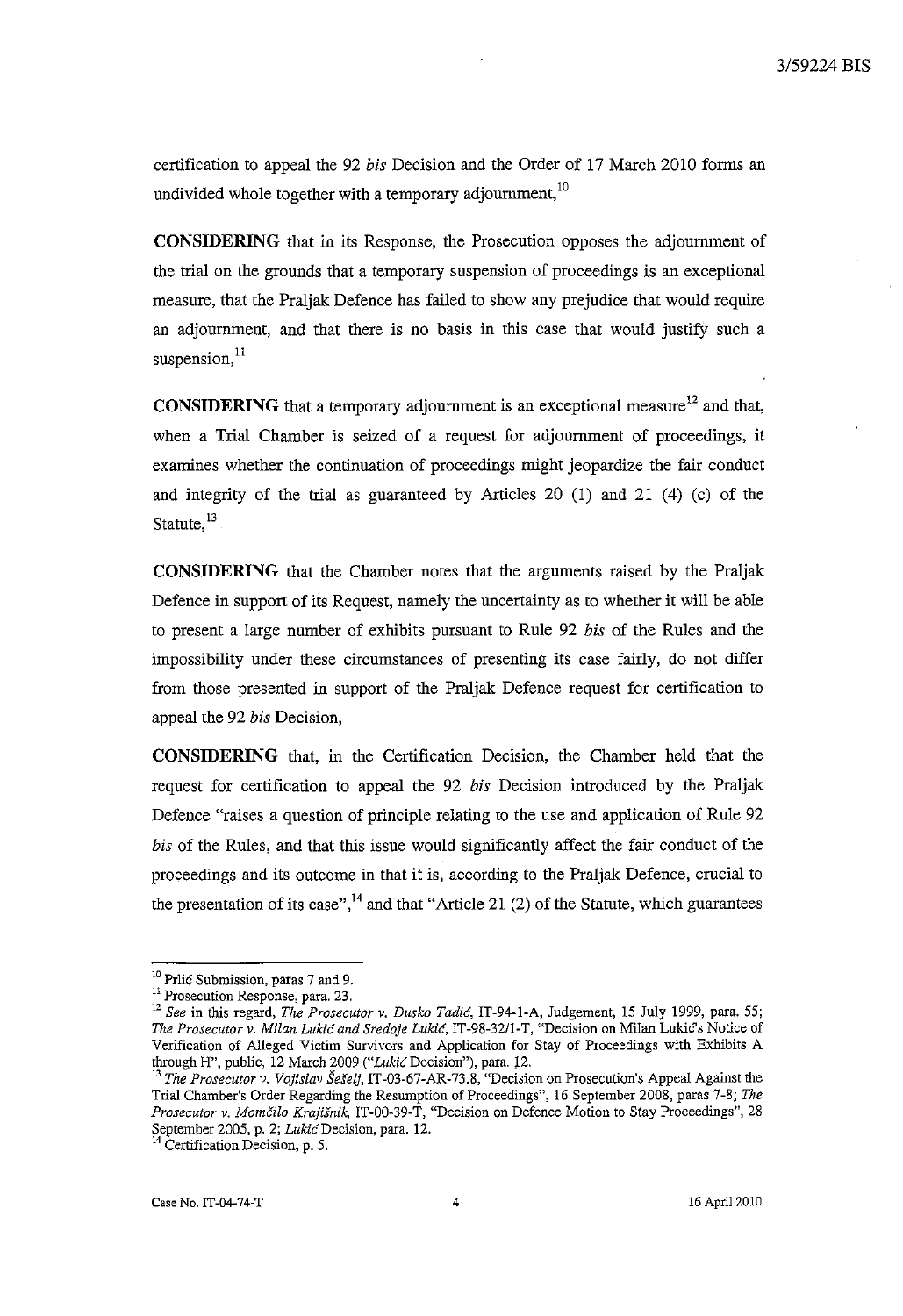the Accused's right to a fair trial, is central to the issue raised by the Praljak Defence in requesting certification to appeal the 92 *bis* Decision", 15

**CONSIDERING** that, consequently, the Chamber certified the appeal of the 92 *bis*  Decision as well as the Order of 17 March 2010 pursuant to Rule 73 (B) of the Rules. $16$ 

**CONSIDERING** that the Chamber notes that, in support of its request for adjournment, the Praljak Defence specifically refers in its Request to the uncertainty as to whether the certification to appeal the 92 *bis* Decision and the Order of 17 March 2010 will be granted; that this uncertainty no longer exists insofar as the Chamber certified the appeal of these two decisions; that this issue is, therefore, now **moot,** 

**CONSIDERING** that the Chamber notes that, in support of its request for adjournment, the Praljak Defence also refers to the uncertainty with regard to the final admission of its statements and transcripts of testimony filed pursuant to Rule 92 *bis*  of the Rules; that this uncertainty is the very subject of the above-mentioned certification to appeal and that this issue is currently pending before the Appeals Chamber; that it is, consequently, moot before the Chamber,

**CONSIDERING** that, furthermore, the Chamber recalls that the issue of the fair conduct of the proceedings, as also raised by the Praljak Defence in support of its request for adjournment, is one of the requirements for certification to appeal; that this issue, as mentioned above, was taken into consideration by the Chamber in granting the request for certification of the 92 *bis* Decision and the Order of 17 March 2010,

**CONSIDERING,** finally, that the Chamber notes that the Praljak Defence closed the presentation of its case on 13 October  $2009<sup>17</sup>$  and that with the exception of the evidence presented pursuant to Rule 92 *bis* of the Rules, the settlement of which is currently the subject of an appeal, the Praljak Defence has presented all its other evidence before the Chamber,

*<sup>15</sup> Ibidem.* 

**<sup>16</sup>Certification Decision, p. 7.** 

<sup>17</sup> Date of the appearance of the last witness called by the Praljak Defence; 92 *bis* Decision, para. 47.